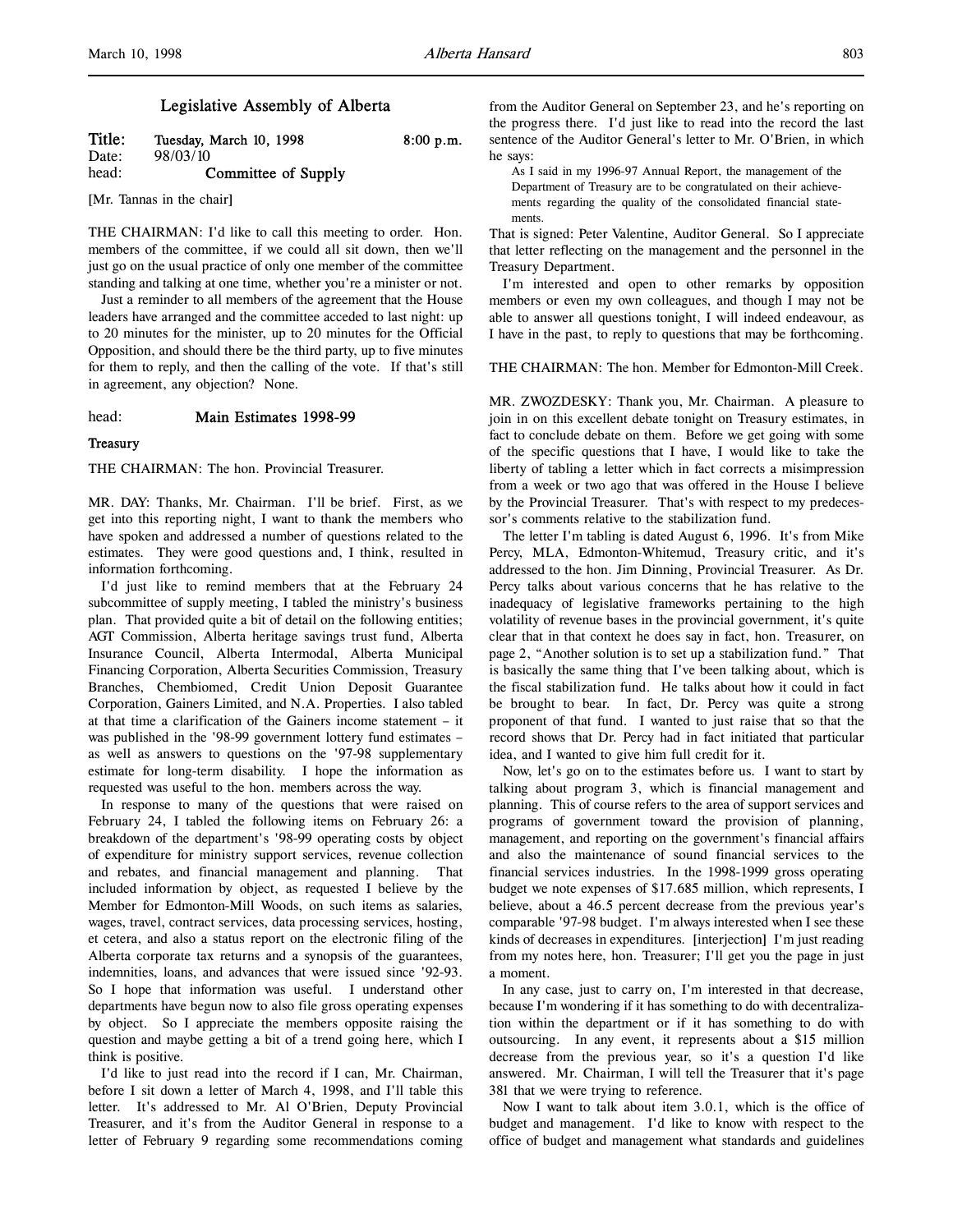have been established to allow the office of the controller and the office of budget and management to ensure that individual departments do in fact follow consistent internal audit and financial and reporting procedures.

I'm also concerned about the performance indicators insofar as this department is concerned, in particular accuracy of recording departments' financial information, time lines of reporting departmental financial information, adherence to legislative compliance, and ensuring that departmental budgets are not exceeded. So in that respect, I wonder if the Treasurer would tell us what benchmarks he's established with and by the office of budget and management to look after those performance indicators. In that same vein, Mr. Chairman, I'm hoping the Treasurer will indicate whether any consulting projects are being undertaken by budget and management in 1998-99 and, if so, in what areas they fall.

Similarly, I want to make some comments with respect to annual reports, and some of these flow out of comments made by the Auditor General's department as they relate to these estimates. My questions are as follows. Are there any plans for allowing the Auditor General to provide a formal audit of specific ministry performance measures relative to annual reports? What form will these audit processes take?

# 8:10

Another question here with respect to annual reports has to do with what I would like to see as being some of the key components. I'm wondering if the Treasurer would entertain some of the following key components as being essential to the composition of annual performance reports. I would suggest that annual reports have served us and served us quite well, but we need to focus on a little broader and a little larger aspect of those reports. The key components that I would ask him to evaluate in that respect would include but not be limited to the following: program area by subdivision; expenditures and staffing by subdivision; goals by subdivision; a description of services; measures of activity, workload, and unit cost for the current fiscal year and, if possible, the previous two years; program area and subdivision drivers; a description of results achieved in each performance outcome area for the current and previous two fiscal years, including the following information for each measure – definition, rationale, data source, discussion of past performance, future plans to achieve performance targets, and any other factors that might affect performance. Those are some of the issues that I think should be addressed in annual performance appraisals.

I believe that the Auditor General did in fact make some comments relative to audit performance measures. In particular, he referenced, I believe, the March 1999 annual report, that will be forthcoming.

My other question with respect to annual reports is to know or to try and find out from the Treasurer what steps he or his department may have taken to instruct the ministries to present and prepare their annual reports in compliance with the recommendations that arise out of the Auditor General's comments relative to management discussion and analysis, forward-looking information, governance, and background information. It's important to allow for comparisons of actual financial performances against the benchmarks of the quarterly budgets. Maybe the Provincial Treasurer could comment on what it is that the budget and management division is doing to comply with the AG's recommendations and to provide financial results for each of the four quarters of the fiscal year within the consolidated budget relative to the areas I've mentioned.

Another point about costing in a general sense, Mr. Chairman, is in relation to outputs. I think we have to make the point that there should be closer monitoring and reporting of not only the input side but the outputs and what we're getting as a result. Perhaps the Provincial Treasurer at some point might be able to tell us about the plan that he has prepared or that the budget and management division has prepared to ensure that these outputs are in fact being costed out. If so, would he be willing to release a copy of that plan?

Additionally, I'm hoping that the Treasurer will tell us soon when he expects to comply with the Auditor General's recommendation for costing the outputs referred to and relating the results to costs based on specific outputs. In short, what's your time line on that? Or is that work already in progress?

Which reporting systems do you have, hon. Treasurer? Which ones do you have to adjust in government to meet the new reporting requirements that have been talked about and the changes in budgeting that precede the changes in actual reporting?

Now, there's another issue here relative to capital assets, specifically lands, buildings, highways, et cetera, and their appearance on the consolidated balance sheet. I'm wondering what steps the Provincial Treasurer is contemplating in regard to those capital assets and their reporting?

With respect to the monitoring and analysis project group and the departmental and ministerial statements and annual reports interministry group and the steering committee that's involved therein, I would like to know what activities are contemplated regarding those groups? I think the Treasurer would agree that they perform a very critical function, and we simply require some explanations about that. There are at least three interdepartmental task forces currently involved in improving the financial and performance measure reporting systems. They are the departmental financial statements task force, the monitoring and analysis task force, and the changes in financial management task force. I'm hoping that the Treasurer will share with us the key recommendations that these task forces have made and provide that to us shortly. There are undoubtedly a number of recommendations that he's working on in that respect.

Mr. Chairman, from time to time we see significant variances in budgets. I would really like to know what monitoring is being done and which processes the Alberta Treasury Department has developed and adopted with respect to timeliness surrounding the receipt of ministry business plans, ministry budgets, ministry annual reports, and consolidated ministry financial highlights as well as performance statistics which might include significant variance analyses.

Also with respect to reviewing the ministry reports for consistency and reasonableness, it would be appreciated if he could include an explanation and an action plan that he might be contemplating to deal with significant variances. I think we've spoken in this House before about some fortuitous variances, in fact. Nonetheless, when it comes to budgeting, I think that it's a bit far-fetched to try and ask the public to accept a variance of a thousand percent.

In that respect I would like to also table, as I promised I would, the so-called Minnesota model for the Treasurer's consideration, which is basically another way of doing some of the things that are already being done. In particular there's a statement in here under objective 1 on page 40, which says that they are going to forecast major tax sources within a 95 percent confidence band, which means that they are attempting to be accurate in their projections relative to those major tax sources and income sources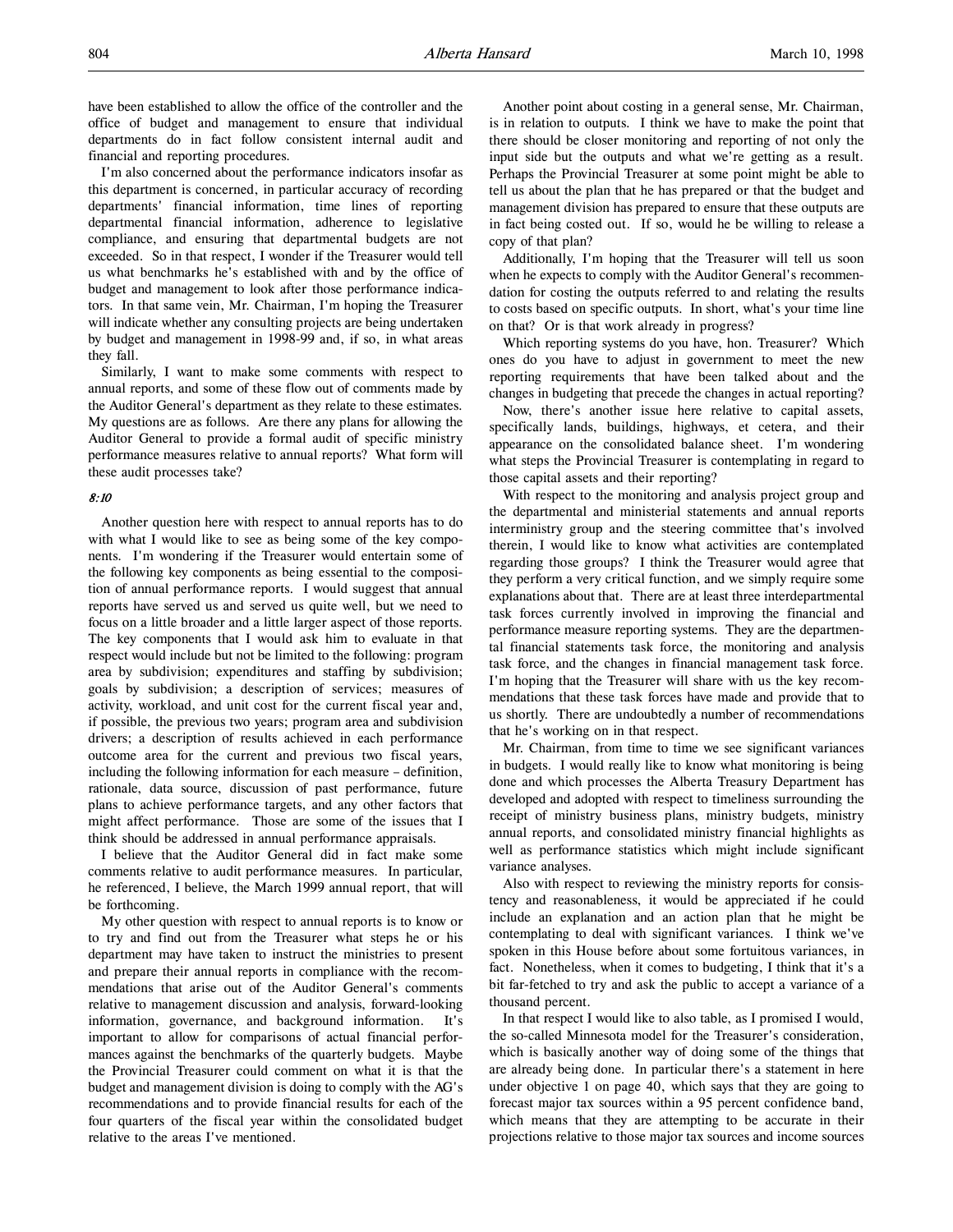within a 95 percent accuracy ratio. Elsewhere in the report they also talk about a very strict compliance to the expenditure side, and they have a tolerance level of, I think, less than 5 percent, which I believe the Treasurer is doing quite well on. It's the revenue projection side that I wanted to flag by that tabling.

Mr. Chairman, in the 1996-97 annual report the Auditor General recommended that the province provide longer term budget information to supplement the existing three-year review in the annual budget. Will the Treasurer tell us what Alberta Treasury is in fact doing to move towards a more long-range, long-term fiscal planning horizon in the budget, which would in fact comply with the Auditor General's request?

I have another piece of business I want to do here, but I just wanted to flag for the Provincial Treasurer's reflection that Albertans really do like to be more informed and better informed on the province's fiscal and economic prospects over the short term, that being three years, as well as the long term, which can be up to 10 years. I want to know whether the Treasurer has given some consideration to adopting some of the budgetary reporting requirements such as they have in New Zealand, which would include the preparation of detailed three-year economic and fiscal budget updates and medium-term, 10-year fiscal forecasts and outlooks within the provincial budget. I think that would cover the span of the entire picture, hon. Treasurer, and I look forward to your comments there. Perhaps you've already studied it.

## 8:20

Mr. Chairman, I only have a few minutes left, and I would like to indulge the House at this time by presenting an amendment to this Committee of Supply. As it's being circulated, I would just like to read it out loud. I want to move that:

the estimates for the standing policy committee on financial planning and human resources under reference 1.0.8 of the 1998- 99 estimates of the department of Treasury be reduced by \$95,000 so that the operating expense to be voted is \$36,062,000.

THE CHAIRMAN: If you could speak on something else – Parliamentary Counsel has not seen this; it's not signed – in whatever you've got left, if it's okay, then we'll move it.

MR. ZWOZDESKY: Thank you. While that's being circulated and read – and I'll speak to it momentarily – I want to ask the Treasurer, with respect to estimates, if he will tell us how much of the \$6.954 million under the office of budget and management is being directed to project management, transition, and reengineering. Similarly, how much of the project management transition budget is being allocated to fee-for-service consultants? I'm assuming that there's a significant portion of moneys involved there, and I look forward to your comments.

Another point that I wanted to raise, Mr. Chairman, is with respect again to the same consultants referred to and ask if the Treasurer would provide a breakdown of the consultants that are retained by individual projects and the fees provided to each of the project management, transition, or re-engineering individuals or departments, what the moneys involved are for the previous couple of years and, indeed, the projection he has for '98-99. I would note for the House's consideration that the annual report for the New Zealand Treasury provides a breakdown of consultants, total costs, and a description of the project, and we would benefit from something similar.

Thank you, Mr. Chairman.

THE CHAIRMAN: The chair would observe that we now have the necessary signature. This amendment that's been circulated is now amendment A1.

MR. ZWOZDESKY: Thank you, Mr. Chairman. I've circulated a notice of an amendment which I will just comment on briefly. I've had some discussions now with respect to the standing policy committees as they exist. It's my understanding that the standing policy committees perform a valuable function to government, and particularly to the government caucus. These are not all-party committees, as you know. The government would tell us that they don't need to be, and I respect that. Let it be so, but if it is so, then perhaps it is the government caucus that should be paying those costs or reflecting it in their own budget as opposed to a budget such as we see here today. That's the reason for this amendment, to reduce that expenditure to the House.

Thanks.

[Motion on amendment A1 lost]

THE CHAIRMAN: After considering the business plan and the proposed estimates for the department of the Provincial Treasurer, are you ready for the vote?

HON. MEMBERS: Agreed.

#### THE CHAIRMAN: Opposed?

| Agreed to:                 |              |
|----------------------------|--------------|
| <b>Operating Expense</b>   | \$36,157,000 |
| Capital Investment         | \$3,396,000  |
| Nonbudgetary Disbursements | 6.107.000    |

THE CHAIRMAN: Shall the vote be reported?

HON. MEMBERS: Agreed.

THE CHAIRMAN: Opposed? Carried.

We next have under consideration the estimates of the department of advanced education. I'll call on the minister of advanced education.

# Advanced Education and Career Development

MR. DUNFORD: Well, thank you very much, Mr. Chairman. I'm pleased this evening to again introduce the estimates of Advanced Education and Career Development. As the people are aware, we did have a subcommittee meeting back on March 4, and I see various representatives here again tonight. Very good questions are going to challenge this minister to a great extent to be able to deal with all of them, but we certainly will at our earliest possible time, and of course I'll listen with great interest to those questions that are raised again this evening.

Thank you.

THE CHAIRMAN: The hon. Member for Edmonton-Glenora.

MR. SAPERS: Thank you very much, Mr. Chairman. I just got mixed up with the hand signals there.

Thanks, Mr. Minister. It wasn't a bad subcommittee as subcommittees go, and I appreciate the opportunity to once again engage in just a bit of discussion about your department's estimates.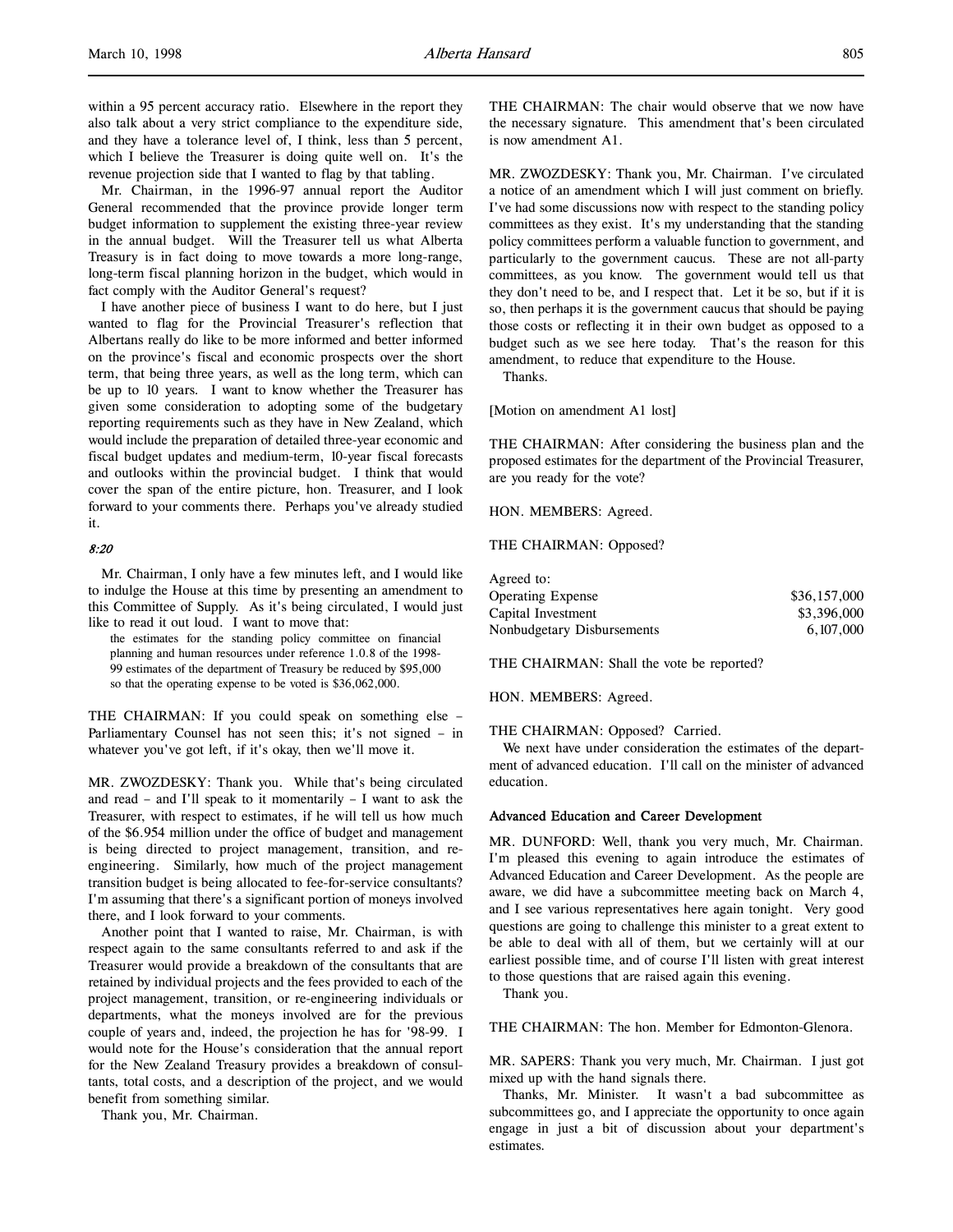I have a couple of things in specific that I'd like to query you about, and they flow as much out of the business plan as they do the budget. I note in the business plan your several references to faculty recruitment, retention, the governance structure in postsecondary institutions, and the relationship that your department has with the governance structures in the postsecondary institutions, and there are some other goal statements and strategies enumerated in your business plan that have to do generally with the institutional climate in Alberta's postsecondary system.

I want to ask you your opinion about the Alberta College-Institute Faculties Association survey which was recently released which looked at institutional climate. In particular, there were two institutions, Lakeland College and Red Deer College, which scored the lowest levels of reported satisfaction amongst faculties in the six-year history that ACIFA has been doing this survey. I'm assuming that you're familiar with the report, and I would very much like to know how this information will be useful to you in terms of operationalizing those goal and strategy statements which I alluded to.

It seems to me that we've got a real serious problem, if only in perception, that things are not well within those two institutions. I submit that it's more than just perception. I think there are some enduring problems there. There are some union management issues and a whole host of things that I know you're familiar with. But I'd like to know how this particular survey and these results will be incorporated into your operational plans as you move through your business plan in the coming year. I think that the faculty and the students and the people that work in those institutions and the people in those communities who support those institutions would be very interested to know that as well.

The second, in a similar vein, has to do with the same cluster – actually I've just given away what the issue is – the same array of strategic elements within your business plan. The University of Calgary has moved to these faculty clusters, and, Mr. Minister, I read a report quoting the president of the University of Calgary Faculty Association on the 6th of this month in which Ann Stocker said the following about these clusters:

Despite the overwhelming opposition, the administration now seems to be pushing their views ahead . . . without consultation, without debate, and without legitimacy.

Now, when I meet with faculty and administration at the University of Calgary, I'm told that these faculty clusters, this clustering, is part of the strategic plan of the University of Calgary and has nothing at all to do with budget reductions. That's sort of the official word that I hear. The unofficial word that I hear is that this has everything to do with budget reduction. This is the aftermath of downsizing that was forced upon the university in their scramble to find administrative savings. You notice I didn't use the words "administrative efficiencies," because many people have suggested that this won't be efficient at all and that the collapsing of these faculties together into these clusters is happening in such a ham-handed way that the heat and friction caused is going to be very inefficient.

# 8:30

Now, I've been very careful, Mr. Minister – and I'm sure you have too – not to pick a particular side of this argument, but there are powerful observations coming from both sides of the issue. It seems to me that, you know, this is one of the major postsecondary institutions in the province, a huge consumer of provincial government grants to postsecondary education, a centre that is I think recognized across this nation and internationally for

doing some excellent things. But we have a problem here. Again, I'd like to know what your thinking is about this and how it is that you see yourself and your departmental officials being involved in resolving the issues that present themselves at the University of Calgary.

The third specific issue that I'd like to raise with you tonight has to do with Grant MacEwan Community College here in the city of Edmonton. I was very disturbed to learn earlier, actually late in 1997, that the internal funding for the Minerva Senior Studies Institute had disappeared, that the seniors' studies program was no longer going to be fully staffed in the way that it was. I corresponded with the college about that, and it was a budget decision. There were no queries or quibbles with the quality of the program or the community support or the outreach benefits.

Certainly thousands of seniors have registered in dozens if not hundreds of programs over the years. It was, I think, a very highly regarded program and one which the college could be proud of, but now it's shifted. I want to be optimistic that the program is going to continue and that the college will continue to have this outreach function and will be able to involve the community in the same way, but I'm not sure my optimism is really justified, given the experience since that decision was made. Today I'd like to know what if any budget relief you may have been prepared to offer that program or that college.

The next issue that I'd like to raise is something that came to my attention really only today, Mr. Minister, and that's the Learning Skills Centre at Grant MacEwan Community College. This may be new information to you, and I figured I could share this with you here in anticipation of a question period or two to come. The Learning Skills Centre at Grant MacEwan College assists students as they develop communication and learning skills including writing, reading, critical thinking, and study strategies: how to memorize, how to study, how to prepare for classes, how to make the transition from home to work to school, back to work, back to home, and back to school.

As you know, Grant MacEwan's student population is, relatively speaking, aging over the years and more and more part-time learners. This means that there are more and more students in that centre who work and have family priorities over and above whatever scholarly priorities they may have. I taught for eight years at Grant MacEwan College, and I can tell you that many students benefited with this study skills centre. Not only did the students benefit, but the programs benefited. It meant that instructors didn't have to slow down the pace of learning in the classroom because there were one or two students who through no fault of their own but simply because they were out of the learning loop for so long were taking a little more time to come up to speed. Those students referred to the Learning Skills Centre could come up to speed outside of classroom time and excel in their studies. It was an excellent program, Mr. Minister. I'm told today that we're on the cusp of a decision to close down, to abandon the Learning Skills Centre at Grant MacEwan Community College. This is again a budget decision.

Now, in fairness to you and to the administration of Grant MacEwan Community College, because I've only learned of this today, I have not had an opportunity to discuss it with the administration at the college. I plan on doing so, but I wanted to take the earliest opportunity I could to ask you what you could do about that. As I understand it, it's a \$150,000 line item in Grant MacEwan Community College's budget, hardly a major line item. If it's administrative efficiencies that are being sought in that college, I'm sure there's a way to find the \$150,000 without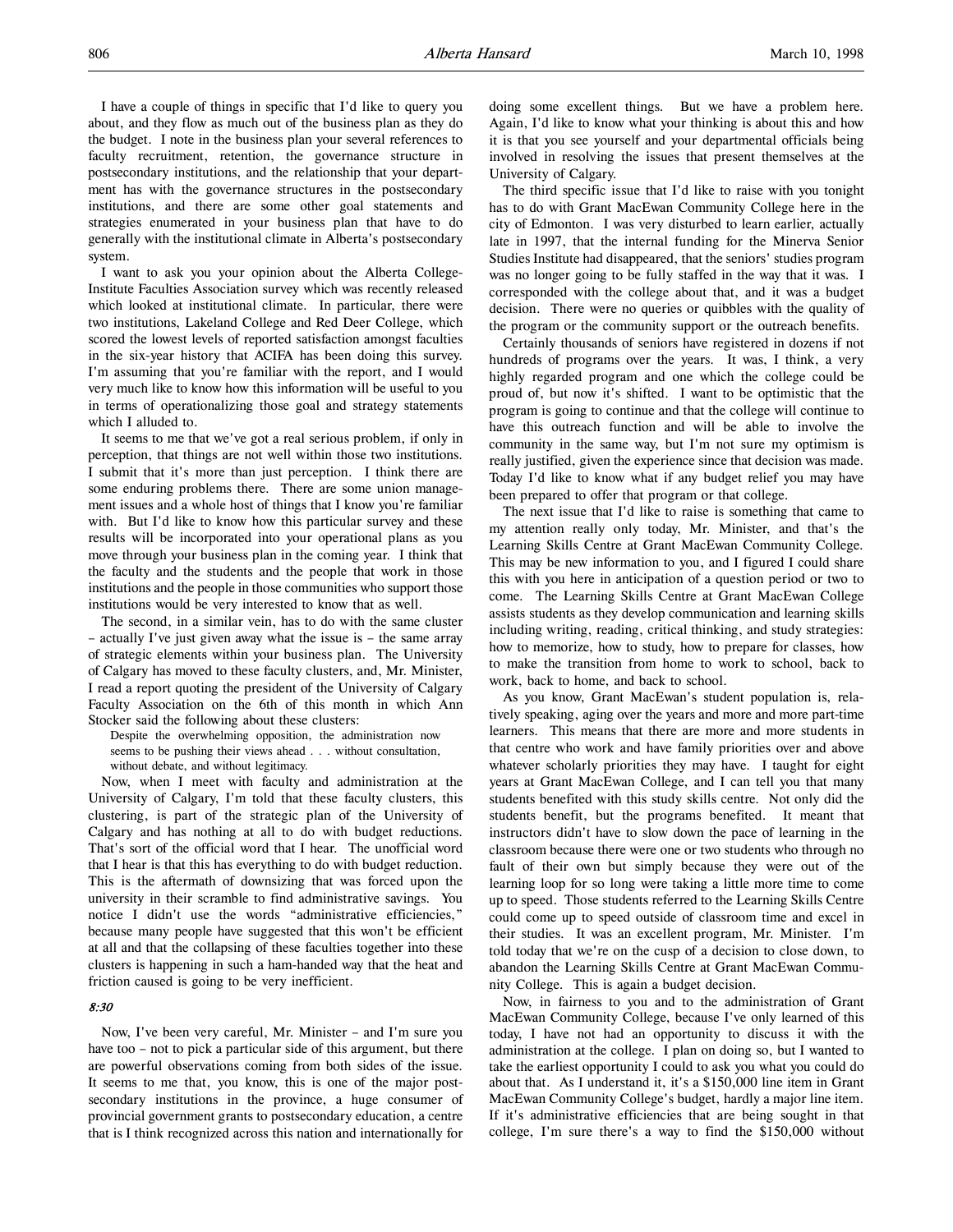Mr. Minister, a couple of other things that I'd like to talk about, and one has to do with the performance benefits, the performance bonuses that are going to be given to public servants. I've had some very recent discussions, yesterday, with several managers in government who feel that the water is still pretty murky about what's happening. We're not through the budget cycle yet, but we're well past the announcement, when the government announced this plan. There are a lot of employees out there in the public service who are wanting to know when and how and how much. I guess I'm just encouraging you to get on with it and to make it crystal clear to the line level people and the management level people what is going to be expected of them and also how much control they'll have over allocation decisions and how far afield, I guess, or just how broad the program will be for those groups that operate within the public service but at arm's length from government. There are several agencies that fall into that category, and there's still not a lot of clarity about that.

Mr. Minister, I also want to ask you about an old hobbyhorse of mine, and that's this debate that you and I initiated to do with the federal HRDC money. I think you and I exchanged an honest difference of opinion on which came first, the chicken or the egg, or in this case the block funding or the student-specific funding. I am very sensitive to and actually quite supportive of your commitment to ensuring there's value for money and ensuring that there is accountability for tax dollars spent. But what I'm curious about is this. It seems to me that we're out of balance. If you take away the block funding to some of these private vocational schools, those private vocational schools lose their ability to keep the door open. I mean, if you take away their core funding – what they need to have to advertise, to promote their services and programs, to recruit faculty, to attract students – then those programs can't exist or they exist in perhaps a substandard kind of way or they exist really at the pleasure of the next dollar that comes in through the door. I'm not sure that we want these skilltraining programs to be beholden to the next dollar that comes through the door.

So what can you do to redress that balance? It seems that now that you've gone to the money going to the student and the student going and trying to find a place, all too often there aren't enough places. I guess my evidence of that, Mr. Minister, is the fact that maybe 10 to 15 million bucks is going to be unspent. You know, I don't want this to be sort of a political discussion, but I think you'll agree with me that it's not because there aren't people, Albertans out there who couldn't benefit from retraining, and it's not because there aren't jobs for the begging. There are employers out there that are desperately trying to find skilled workers in many, many fields of endeavour. We've got a workforce that's willing, and we've got employers that have jobs, but the gap is that training. So maybe in your search for accountability for every dollar, you've just sort of overshot the target a little bit, and I'd like to know how you're going to find that balance again.

Mr. Minister, those are the issues that I felt we didn't get a full enough chance to address in our previous round. I would appreciate some timely responses, in particular on the Grant MacEwan issue, given that, as I'm told, that decision is pending. I know my colleague from Edmonton-Gold Bar has one or two queries for you as well.

Thanks.

## 8:40

## THE CHAIRMAN: The hon. Member for Edmonton-Gold Bar.

MR. MacDONALD: Thank you, Mr. Chairman. I welcome this opportunity to have a few questions for the Minister of Advanced Education and Career Development this evening. My questions for the minister are regarding the direction his department is taking with apprenticeship programs in this province. There are many people in this province who feel very strongly that, yes, it's the Minister of Labour who should be looking after this part of the Advanced Education and Career Development portfolio, not the minister, the hon. Member for Lethbridge-West. But this is what we're dealing with, and I am grateful if he could answer my questions.

Since 1991 unit labour costs in Canada have fallen by about 25 percent, and that's a dramatic fall in such a short period of time. This is relative to those in the United States on a common currency basis. Now, people in this province all talk about this perceived labour shortage. Many people in this province are sick and tired, fed up with working for less. They want more. In the past whenever there was a surplus of labour, of course wages declined. But now that this surplus has dried up, particularly in the construction trades, we can't allow standards to be diminished. This is what I'm worried about. I'm very, very concerned about this.

I've heard the minister, to his credit, advocate publicly that he wants to maintain the strong standards that we're known for around the world, and that's the Alberta qualification. If you pass a test here, you know what you're doing. I commend the minister and his department if they carry this out and continue this, but I am concerned about the Alberta qualification certificate program. I forwarded not only to the Minister of Labour but to the Minister of Advanced Education and Career Development letters that I had received from companies where they had some sort of identity card set up and it could easily have been mistaken for a trade certificate. These are coming from all over the province. The minister is aware of this, and I believe his department is doing their very best to ensure that this deception does not happen in the future.

According to job forecasts in Alberta, more than 156,000 jobs are to be created in the next three years in this province. In all fairness I believe the government had a part to play in this, and they should be congratulated. It is tremendous news for the province that we have this job growth. I'm not going to get into the details of strong export markets for our resource products or the weakness of the Canadian dollar, but this is a step in the right direction.

However, I need to know about the Alberta qualification certificate program and the fact that we have a \$710 fee. We talk in this document about mobility of workers across the country to fill this shortfall in workers. We want them to come from all over the country. Yet once they get here, we want to make sure that they're up to standard in this province, and they have to pay, particularly welders – we all know; we all read the papers about how there's such a shortage of welders in this province – \$710 for this fee.

In the budget document here under the department income statement revenue, we have workforce training last year, a cost of 2 and a half million dollars. This year it's blank. Why is there no money in this workforce training when you're charging \$710 to someone who is trying to help themselves? I want to tell the minister and the officials from his department that the idea of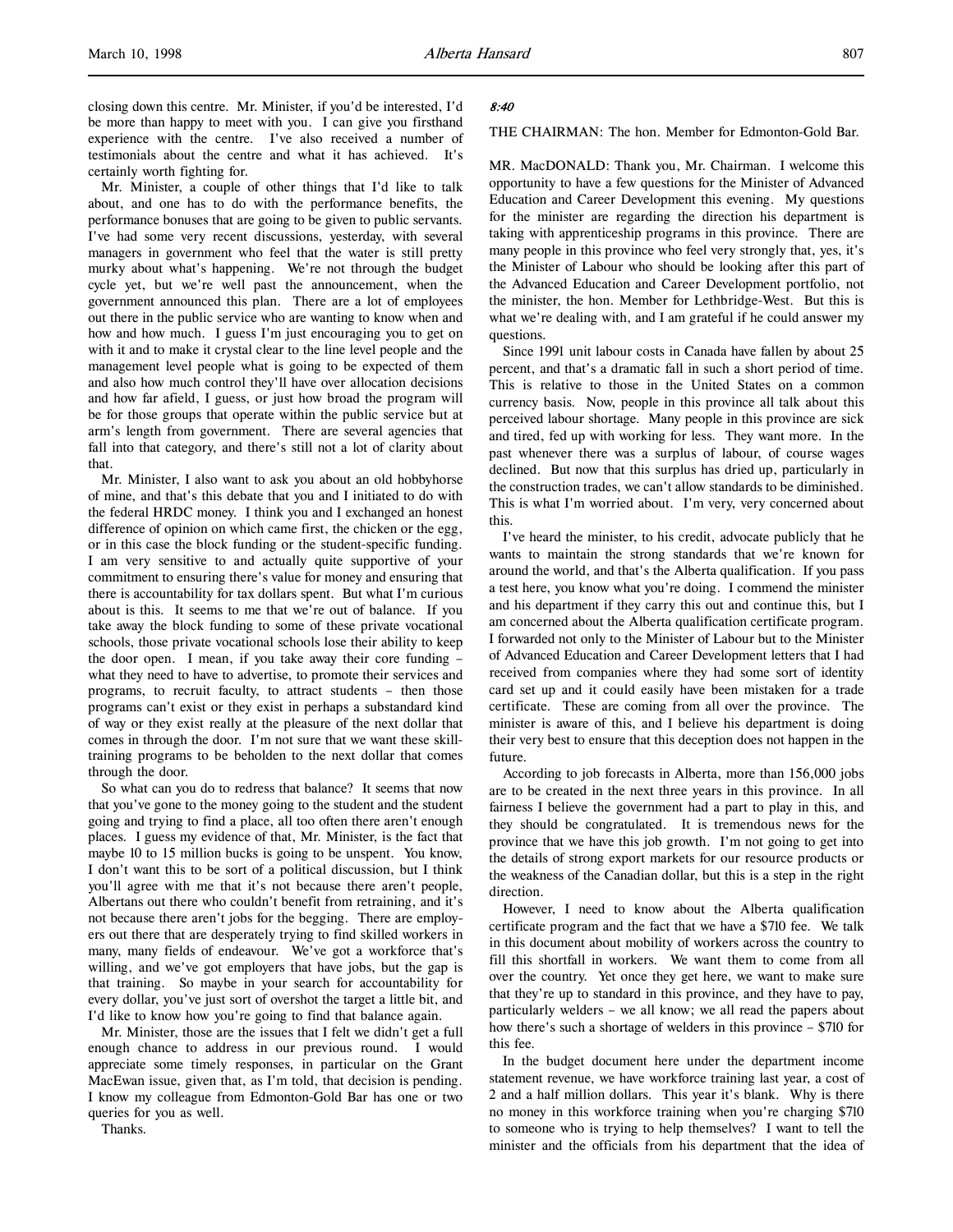someone helping themselves, whether they've been working on a farm or whether they've been working in a shop – perhaps because of family commitments they just couldn't afford to take time off the job to go to school. This idea of his with the Alberta qualification certificate program is basically a sound one, but whenever we're getting this sum of money from the federal government, labour market development, going into manpower training – I understand there's \$200 million left for the next two years – why do we need this fee?

Thank you, Mr. Chairman.

THE CHAIRMAN: All right, committee. After considering the business plan and proposed estimates for the Department of Advanced Education and Career Development, are you ready for the vote?

HON. MEMBERS: Agreed.

THE CHAIRMAN: Opposed?

| Agreed to:                 |                 |
|----------------------------|-----------------|
| <b>Operating Expense</b>   | \$1,228,086,000 |
| Capital Investment         | \$3,045,000     |
| Nonbudgetary Disbursements | \$64,800,000    |

THE CHAIRMAN: Shall the vote be reported?

HON. MEMBERS: Agreed.

THE CHAIRMAN: Opposed? Carried.

# Transportation and Utilities

THE CHAIRMAN: I'll call on the hon. Minister of Transportation and Utilities.

MR. PASZKOWSKI: What I will do is try to answer some of the questions that were asked at the last session. From the hon. Member for Spruce Grove-Sturgeon-St. Albert, changing the ways of measuring: how do we obtain our goal when it's changing and compare it with the year prior? As far as casualties are concerned, the previous measure that we were using and have been using in the province is indeed collisions per 100 million kilometres. The national policy basically is the measure using casualty collisions per 100,000 licensed drivers. We're moving to the national measure so that we can have consistency throughout the whole process. So that's where the differentiation is as far as measurements are concerned.

Front licence plates. Women of Unifarm want front licence plates. We're working through the traffic safety initiative on that one. Indeed, we're doing a cost-benefit analysis there to see the benefits of whether there should be front licence plates on vehicles or not. This should be undertaken fairly quickly, so the review will be happening in the near future.

Bridges and overpasses, highway 16 and the interchange at Campsite Road. I think I mentioned that what we were doing is we've moved the interchanges, because they're extremely expensive, to the back end of the north/south corridor. We'll be doing more of the construction of the actual highway itself so that we have more miles of road built; the interchange will be more at the tail end of the north/south corridor. That brings it closer to 2007 rather than immediately. So there've been some major changes as far as policy is concerned. Our bigger concern is to

see that the road gets built, see that the accidents are dropped.

How is bridge inspection consistent across the province, and how do we make sure the bridges are being inspected? All the bridges on primary highways, secondary highways, and local roads are inspected by engineering consulting firms. Municipalities hire these firms. We hire these firms. Basically the standard process is used throughout whether it's a municipality, whether it's ourselves, because only certified inspectors are used.

Does this mean all vehicles that the government members and committee chairs and some of the Executive Council are leasing vehicles? I think I'd mentioned that we will be leasing the CVO vehicles. At the present time we have two fleets. We have the EVO, which is the executive vehicle operations, and the CVO, and indeed the central vehicle operations are what we're looking at leasing out at this time at least.

8:50

Rural utility grants and services. "I want to ask a question about rural utility grants and services expenditures." They're expected to increase from \$6.1 million to \$6.4 million. The increase is due to the transfer of retail billing services from the Gas Alberta operating fund to the ministry's operating expense. The billing activity will continue to operate from April to December of '98.

Increasing funding for the rural electric services. Expenditures are for support services which provide grant and loan program administration, grant programs such as rural electrification grants to reduce the high cost of electric service installation to firms, rural gas grants as well as remote area heating grants for things like propane for the areas that aren't able to obtain natural gas.

"Since Gas Alberta has been privatized, I guess I don't understand where this will come in. If it's privatizing, shouldn't the expenditures go down. Or is that going to be to help them set up? Would you mind clarifying?" Gas Alberta will be transferred to the private sector in July of '98. That is the plan. It doesn't show under 4.0.1 because Gas Alberta will have its own income statement, and the savings are shown starting next year in our business plan. So really there is no identified savings this year. They'll be shown next year in the business plan.

Why is there an overpass being built at Barnwell? Well, there is no overpass being built at Barnwell. A bypass being built at Barnwell is what the plan is. The department viewed at great length the various options that were available for highway 3 in the area, and ultimately it was decided that a bypass of the community would be built rather than things like overpasses.

With that I'll close for now, Mr. Chairman, and if there are any other questions, we'll answer them.

THE CHAIRMAN: The hon. Leader of Her Majesty's Loyal Opposition.

MR. MITCHELL: Thank you, Mr. Chairman. Thanks to the minister, too, for making every effort to answer questions. I was told by colleagues who were involved in earlier discussions of the Transportation budget estimates that the minister went the extra mile, to use a transportation analogy . . .

MR. SAPERS: The extra kilometre.

MR. MITCHELL: . . . the extra kilometre to be helpful in answering questions, and his effort tonight would bear that out.

I just want to make a couple of points. One is that I want to underline again, as did my colleague from Spruce Grove